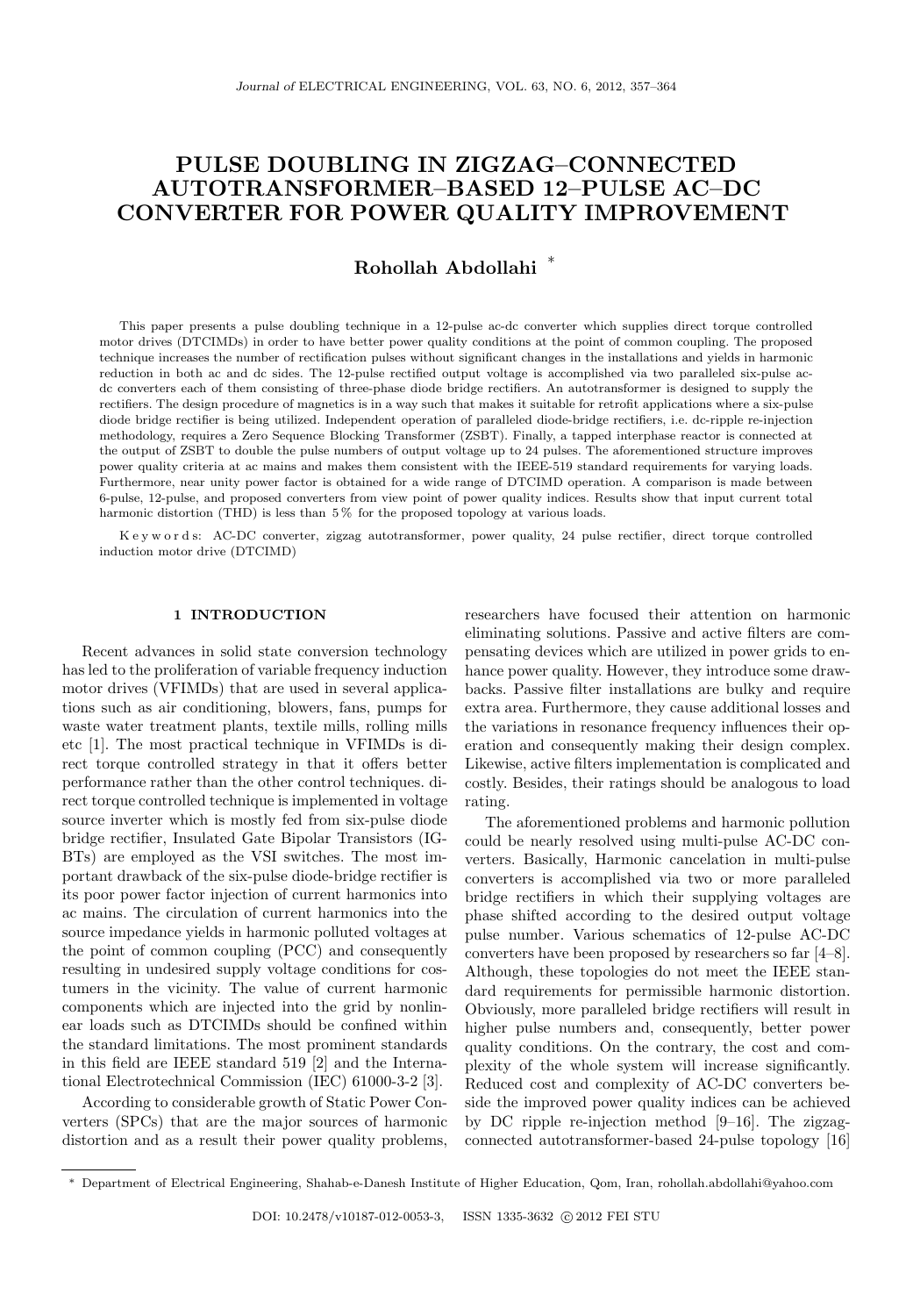

Fig. 1. Zigzag-autotransformer configuration for 12-pulse ac-dc conversion



Fig. 2. Polygon connection of proposed autotransformer for 12-pulse converter and its phasor representation

was designed for VCIMDs loads having a THD variation of  $5.017\%$  to  $6.38\%$  from full-load to light-load (20 % of full-load) respectively. The dc link voltage in this topology is higher than that of a 6-pulse diode bridge rectifier, thus making the scheme non-applicable for retrofit applications.

In this paper, a 24-pulse ac-dc converter is extracted from a 12-pulse ac-dc converter through adding a pulse doubling circuit in the DC link. The proposed design method will be suitable even when the transformer output voltages vary while keeping its 12-pulse operation. In the proposed structure, two three-leg diode-bridge rectifiers are paralleled via a Zero Sequence Blocking Transformer (ZSBT) and fed from an autotransformer. Hence, a 12 pulse output voltage is obtained. In order to double the number of pulses up to 24, a tapped Inter-Phase Reactor (IPR) with two additional diodes are included in the rectifiers output. This pulse multiplication works on the basis of ripple re-injection method, where the power of the circulating ripple frequency is fed back to the dc system via an IPR [9].

In other words, the removal of harmonics in 12-pulse converter is accomplished via the dc voltage ripple which is the frequency source for the derivation of adequate voltage and current waveforms. Ratings of IPR are small versus output apparent power. The number of turns in each IPR taps is such that the operation of diodes produces a near sinusoidal waveform in the ac line currents. Detailed design tips of the tapped IPR and totally the whole structure of 24-pulse ac-dc converter are described in this paper and the proposed converter is modeled and simulated in MATLAB to study its behavior and specifically to analyze the power quality indices at ac mains.

Furthermore, a 12-pulse ac-dc converter consisting of a zigzag autotransformer, two six-pulse diode bridge rectifiers paralleled through two IPTs, and with a DTCIMD load Fig. 1 is also designed and simulated to compare its operation with the proposed 24-pulse ac-dc converter. Simulation results of six-pulse, 12-pulse and proposed 24 pulse ac-dc converters feeding a DTCIMD load are scheduled and various quality criteria such as THD of ac mains current, power factor, displacement factor, distortion factor, and THD of the supply voltage at PCC are compared.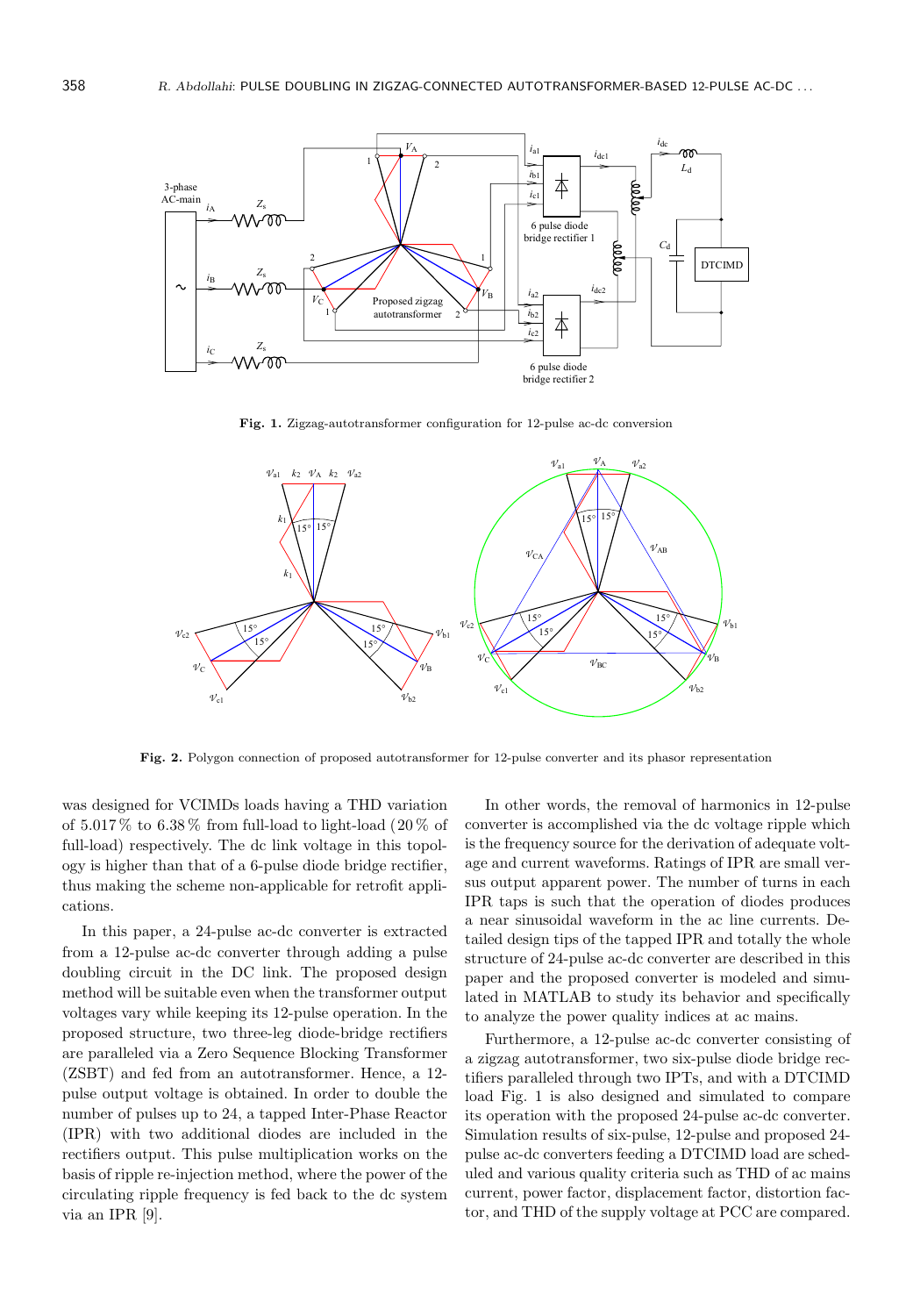

Fig. 3. Zigzag transformer configuration for 24-pulse ac-dc conversion

### 2 24–PULSE AC–DC CONVERTER

As mentioned previously, the pulse-doubling technique requires a zero-sequence-blocking transformer (ZSBT) and a diode-tapped inter-phase reactor to multiple the number of a pulses up to 24.

It is known that a 12-pulse rectified voltage can be made of two paralleled six-pulse three-phase (three-leg) diode-bridge rectifiers. The phase shift between two supplying voltages should be 30 degrees. Similarly, in order to implement a 12-pulse ac-dc converter through paralleling two bridge rectifiers, ie two 6-pulse rectifiers, two sets of three-phase voltages with a phase difference of 120 degrees between the voltages of each group and 30 degrees between the same voltages of the two groups are required. Accordingly, each bridge rectifier consists of three common-anode and three common-cathode diodes (two three-leg rectifiers). A zigzag autotransformer is designed to produce the three phase voltages which are shown in Fig. 2. Autotransformer connections and its phasor diagram which shows the angular displacement of voltage phasors are illustrated in Fig. 2. An overall schematic of the proposed 24-pulse ac-dc converter is shown in Fig. 3.

# 2.1 Design of Autotransformer for Retrofit Applications

The aforementioned two voltage sets are called as  $(V_{a1}, V_{a2}, V_{a3})$  and  $(V_{b1}, V_{b2}, V_{b3})$  that are fed to rectifiers I and II, respectively. The same voltages of the two groups, ie  $V_{ai}$  and  $V_{bi}$ , are phase displaced of 30 degrees.  $V_{a1}$  and  $V_{b1}$  has a phase shift of +15 and -15 degrees from the input voltage of phase A, respectively. According to phasor diagram, the three-phase voltages are made from ac main phase and line voltages with fractions of the primary winding turns which are expressed with the following relationships. Consider three-phase voltages of primary windings represented by their phasors  $(V)$ 

$$
\mathcal{V}_A = V_s \angle 0^\circ,
$$
  
\n
$$
\mathcal{V}_B = V_s \angle - 120^\circ,
$$
  
\n
$$
\mathcal{V}_c = V_s \angle 120^\circ,
$$
\n(1)

where, three-phase voltages are

$$
\mathcal{V}_{a1} = V_S \angle 15^\circ,
$$
  
\n
$$
\mathcal{V}_{b1} = V_S \angle -105^\circ,
$$
  
\n
$$
\mathcal{V}_{c1} = V_S \angle 135^\circ.
$$
\n(2)

$$
\mathcal{V}_{a2} = V_S \angle -15^{\circ}, \n\mathcal{V}_{b2} = V_S \angle -135^{\circ}, \n\mathcal{V}_{c2} = V_S \angle 105^{\circ}.
$$
\n(3)

Input voltages for converter 1 are

$$
\mathcal{V}_{a1} = K_1(\mathcal{V}_{AB} - \mathcal{V}_{CA}) - K_2 \mathcal{V}_{BC}, \n\mathcal{V}_{b1} = K_1(\mathcal{V}_{BC} - \mathcal{V}_{AB}) - K_2 \mathcal{V}_{CA}, \n\mathcal{V}_{c1} = K_1(\mathcal{V}_{CA} - \mathcal{V}_{BC}) - K_2 \mathcal{V}_{AB}.
$$
\n(4)

Input voltages for converter 2 are

$$
\mathcal{V}_{a2} = K_1(\mathcal{V}_{AB} - \mathcal{V}_{CA}) + K_2 \mathcal{V}_{BC}, \n\mathcal{V}_{b2} = K_1(\mathcal{V}_{BC} - \mathcal{V}_{AB}) + K_2 \mathcal{V}_{CA}, \n\mathcal{V}_{c2} = K_1(\mathcal{V}_{CA} - \mathcal{V}_{BC}) + K_2 \mathcal{V}_{AB}.
$$
\n(5)

$$
\mathcal{V}_{AB} = \sqrt{3} \mathcal{V}_A \angle 30^\circ,
$$
  
\n
$$
\mathcal{V}_{BC} = \sqrt{3} \mathcal{V}_B \angle 30^\circ,
$$
  
\n
$$
\mathcal{V}_{CA} = \sqrt{3} \mathcal{V}_C \angle 30^\circ.
$$
\n(6)

Constants  $K_1-K_2$  are calculated using  $(2)-(6)$  to obtain the required windings turn numbers to have the desired phase shift for the two voltage sets

$$
K_1 = 0.3219 \,, \ K_2 = 0.1494 \,. \tag{7}
$$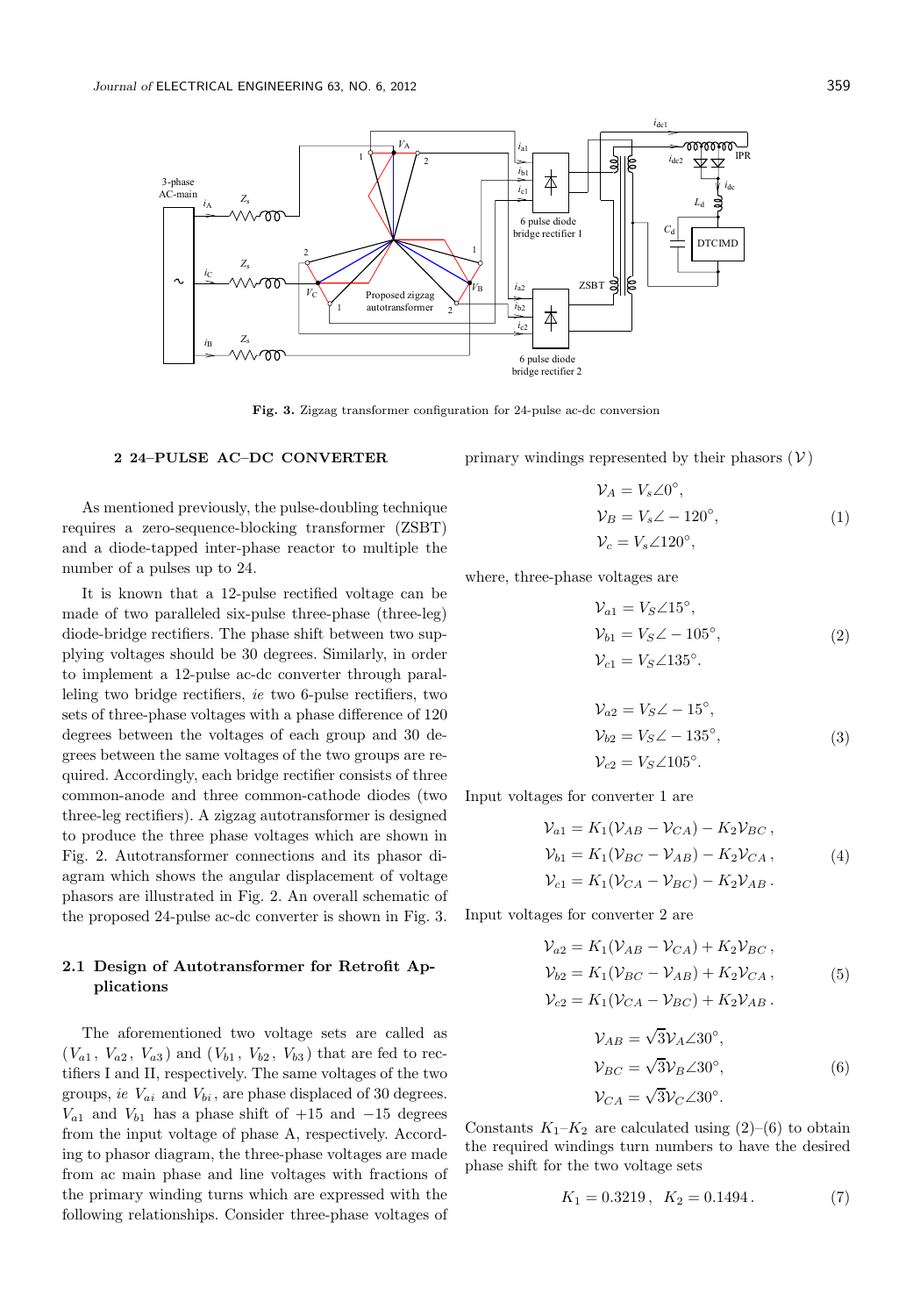

Fig. 4. Phasor diagram of voltages in the proposed autotransformer connection along with the modifications for retrofit arrangement



Fig. 5. Tapped inter-phase transformer circuit

# 2.2 Design of Autotransformer for Retrofit Applications

The value of output voltage in multi-pulse rectifiers boosts relative to the output voltage of a six-pulse converter making the multi-pulse rectifier inappropriate for retrofit applications. For instance, with the autotransformer arrangement of the proposed 24-pulse converter, the rectified output voltage is  $4\%$  higher than that of sixpulse rectifier. For retrofit applications, the above design procedure is modified so that the dc-link voltage becomes equal to that of six-pulse rectifier. This will be accomplished via modifications in the tapping positions on the windings as shown in Fig. 4. It should be noted that with this approach, the desired phase shift is still unchanged. In a manner similar to section 2.1, the following equations can be derived

$$
|\mathcal{V}_S| = V_S = 0.96|\mathcal{V}_A| = 0.96V_A.
$$
 (8)

Accordingly, the values of constants  $K_1$  and  $K_2$  are changed for retrofit applications as

$$
K_1 = 0.3090 \,, \quad K_2 = 0.1434 \,. \tag{9}
$$

The values of  $K_1$  and  $K_2$  establish the essential turn numbers of the autotransformer windings to have the required output voltages and phase shifts.

The kilovolt-ampere rating of the autotransformer is calculated as [4]

$$
P = \frac{1}{2} \sum V_{\text{winding}} I_{\text{winding}} \quad \text{(kVA)} \tag{10}
$$

where  $V_{\text{winding}}$  is the voltage across each autotransformer winding and  $I_{\text{winding}}$  indicates the full load current of the winding. Apparent power ratings of the tapped-interphase reactor and zero-sequence-blocking transformer (ZSBT) are also calculated in a same way.

### 2.3 Interphase Transformer

The theory of pulse multiplication has been presented in [9] where a tapped inter-phase reactor along with two additional diodes are used to double the number of pulses in the supply line current resulting in current harmonic reduction. Afterwards, tapped interphase reactor was used in [17–22] to double the number of pulses in 12-pulse ac-dc converters. Furthermore, this type of multiplier was also served in paralleled thyristor bridge rectifiers [23]. Likewise, we used a tapped interphase rector (IPR) to extract a 24-pulse current from two paralleled 6-pulse rectifiers.

The IPR and tapped diodes are shown in Fig. 5. For the pulse multiplication process, it is necessary to ensure that the average output voltages of bridges are equal and phase shifted of 30 degrees. As two 6-pulse rectifiers are paralleled, the voltage across the interphase transformer,  $V_m$ , has a frequency 6 times that of the supply system. Therefore, size, weight and volume of the transformer reduce relative to rectifiers with a less pulse number.  $V_m$ is an alternating voltage with both positive and negative half cycles. Hence,  $D_1$  conducts when the  $V_m$  is positive and, on the other hand,  $D_2$  conducts when  $V_m$  is negative. The MMF equivalence between the windings when  $D_1$  is on yields

$$
i_{dc1}N_A = i_{dc2}N_B \tag{11}
$$

where  $N_A$  and  $N_B$  are number of turns as shown for IPR. We also have

$$
i_{dc1} + i_{dc2} = i_{dc}.
$$
 (12)

Using  $(13)$  and  $(14)$ , output current of the two rectifiers are calculated as follows

$$
i_{dc1} = (0.5 + K_t)i_{dc},
$$
  
\n
$$
i_{dc2} = (0.5 - K_t)i_{dc}.
$$
\n(13)

In the above equation,  $N_0 = N_A + N_B$  and  $K_t =$  $(N_B - 0.5N_0)/N_0$ . The same relations can be written when  $V_m$  is in its negative half cycle. Therefore, according to MMF equation, the magnitude of output currents changes which results in pulse multiplication in the supply current. In [11], it is proved that  $K_t$  should be equal to 0.2457 to eliminate the harmonic currents up to the 21 st order which can be applied in this application too.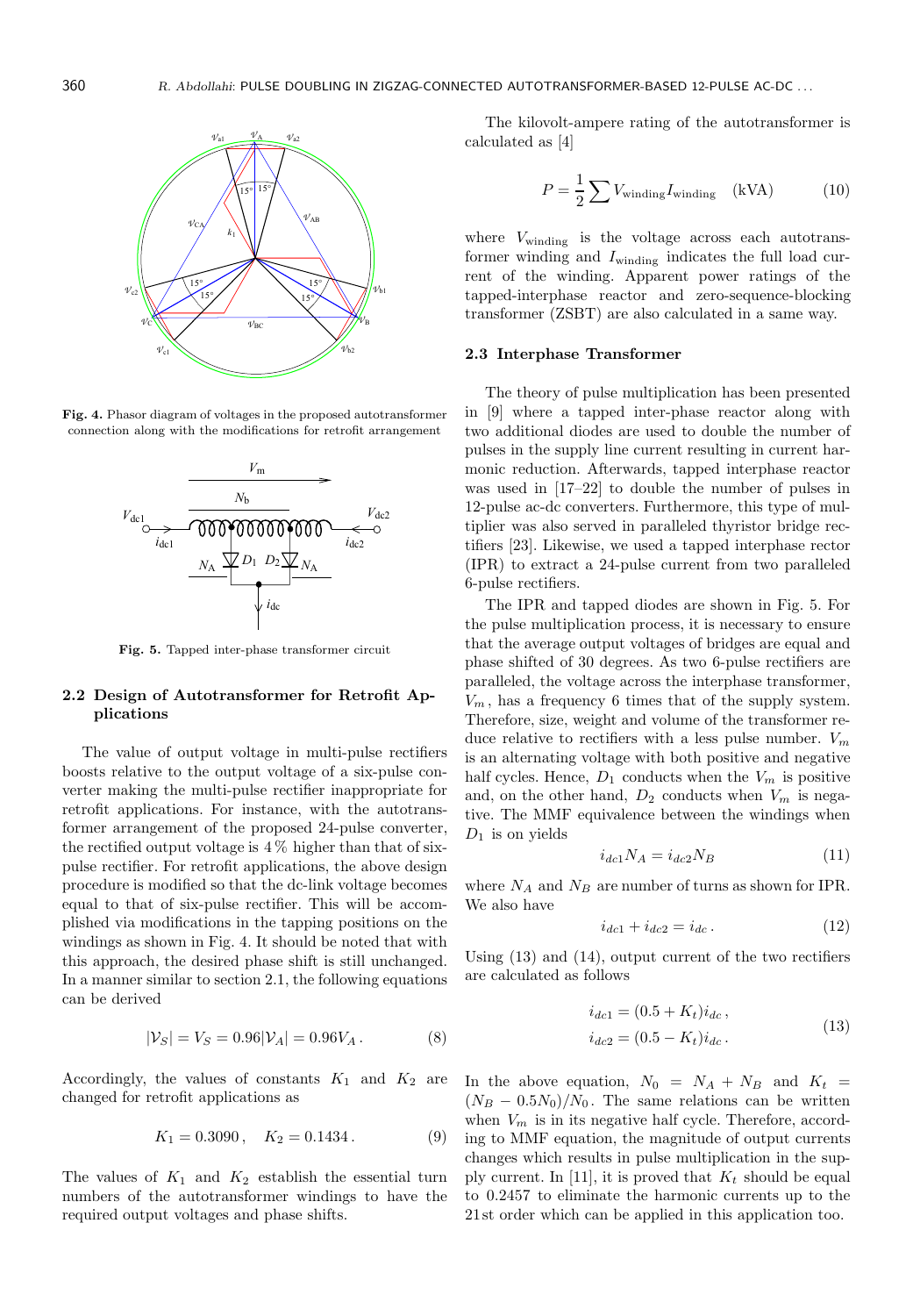|  | <b>Table 1.</b> Comparison of simulated power quality parameters of the DTCIMD fed from different ac-dc converters |  |  |  |  |  |  |  |  |  |
|--|--------------------------------------------------------------------------------------------------------------------|--|--|--|--|--|--|--|--|--|
|--|--------------------------------------------------------------------------------------------------------------------|--|--|--|--|--|--|--|--|--|

|             |                                         |             |                              | AC Mains | $\%$ THD of $I_{SA}$ |      | Distortion  |           |             | Displacement Power Factor, |  |
|-------------|-----------------------------------------|-------------|------------------------------|----------|----------------------|------|-------------|-----------|-------------|----------------------------|--|
|             | $\frac{\text{Sr.}}{\text{No}}$ Topology |             | $\%$ THD Current $I_{SA}(A)$ |          | at                   |      | Factor, DF  |           | Factor, DPF | $\rm PF$                   |  |
|             |                                         | of $V_{ac}$ | Light Full                   |          | Light Full           |      | Light Full  |           | Light Full  | Light Full                 |  |
|             |                                         |             | Load                         | Load     | Load Load            |      |             | Load Load | Load Load   | Load Load                  |  |
|             | 6-pulse                                 | 5.63        | 10.25 52.56                  |          | 52.80 28.52          |      | 0.884 0.959 |           | 0.985 0.988 | 0.872 0.948                |  |
| $2^{\circ}$ | $12$ -pulse                             | 3.66        | 10.47                        | 53.58    | 13.19                | 7.36 | 0.991 0.996 |           | 0.992 0.980 | 0.983 0.977                |  |
|             | $3\quad 24$ -pulse                      | 3.12        | 10.50 52.31                  |          | 5.77                 | 4.51 | 0.998 0.998 |           | 0.996 0.997 | 0.994 0.995                |  |



Fig. 6. Six-pulse autotransformer output voltage



Fig. 8. Diode D1 and D2 current waveforms

### 2.4 Zero Sequence Blocking Transformer

In parallel-rectifier configurations, the two converters cannot be directly paralleled. Because, the output voltages are phase-shifted thereby unwanted conduction sequence of diodes is probable. Therefore, a zero-sequenceblocking transformer is required to ensure the independent operation of two paralleled rectifiers. In the proposed 24-pulse converter, the voltage frequency of ZSBT is three times that of the supply system and it shows high impedance zero sequence (and its multiples) current harmonics and prevents them to flow. Furthermore, high ripple frequency of the supply voltage in ZSBT makes it small and light.



Fig. 7. Voltage waveform across the double-tap IPR



Fig. 9. 24-pulse ac-dc converter output voltage

# 3 MATLAB–BASED SIMULATION

The designed configurations were simulated using Matlab/Simulink software and power system block set (PSB) toolbox. In this model, a three-phase 460 V and 60 Hz network is utilized as the supply for the 24-pulse converter. The designed autotransformer is modeled via three multi-winding transformers. Multi-winding transformer block is also used to model ZSBT and IPT.

At the converter output, a series inductance  $(L)$ and a parallel capacitor  $(C)$  as the dc link are connected to IGBT-based Voltage Source Inverter (VSI). VSI drives a squirrel cage induction motor employing direct torque controlled strategy. The simulated motor is 50 hp (37.3 kW), 4-pole, and Y-connected. Detailed data of motor are listed in Appendix A. Simulation results are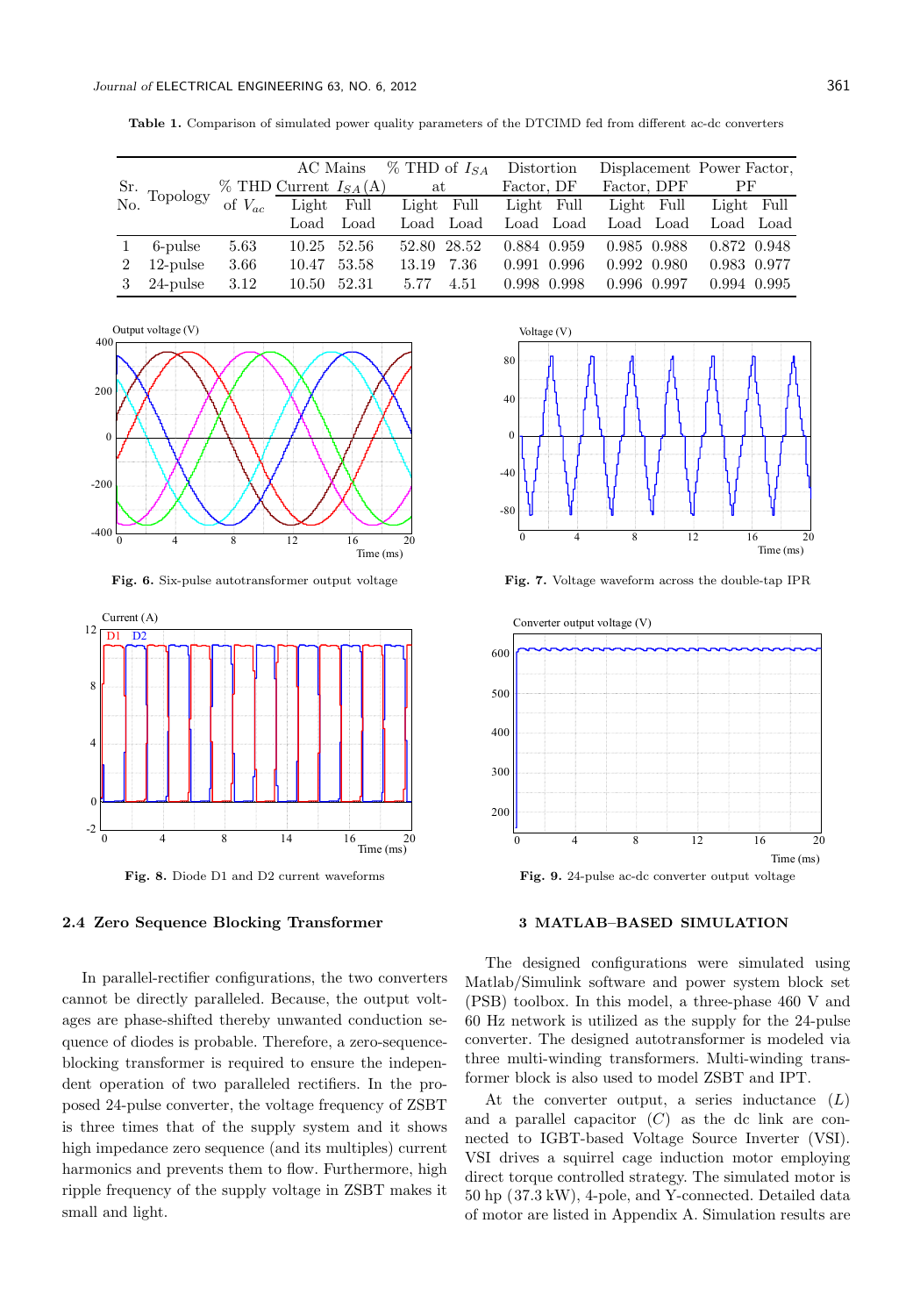

Fig. 10. Input current waveform of ac-dc converters and its harmonic spectrum at light load and full load at:  $(a),(b) - 6$ -pulse,  $(c),(d) -$ 12-pulse, and  $(e)$ , $(f)$  – 24-pulse

depicted in Figs. 6–12. Power quality parameters are also listed in Table 1 for 6-pulse, 12-pulse, and 24-pulse ac-dc converters.

### 4 RESULTS AND DISCUSSION

Table 1 lists the power quality indices obtained from the simulation results of the 6-pulse, 12-pulse, and 24 pulse converters. Matlab block diagram of 24-pulse ac-dc converter system simulation, as shown in Fig. 8. Figure 6 depicts two groups of three-phase voltage waveforms with a phase shift of 30 degrees between the same voltages of each group. The voltage across the interphase transformer (shown in Fig. 7) has the frequency equal to 6 times that of the supply which results in a significant reduction in volume and cost of magnetics.

The current waveforms of pulse doubling diodes are shown in Fig. 8. Diode D1 conducts when the voltage across the IPT is positive and, conversely, D2 is on when the voltage across the IPT is in its negative half-cycle. The magneto motive force (MMF) equivalence of the IPT windings are formulated in equation (13) when D1 is on. This conduction sequence of the diodes is the basis of the pulse doubling technique. The 24-pulse converter output voltage (shown in Fig. 9) is almost smooth and free of ripples and its average value is 606.4 volts which is approximately equal to the DC link voltage of a six-pulse rectifier (607.9 volts). This makes the 24-pulse converter suitable for retrofit applications.

Input current waveforms and its harmonic spectrum of the 6-pulse, 12-pulse, and 24-pulse converters extracted and shown in Fig. 10 (a, b), respectively to check their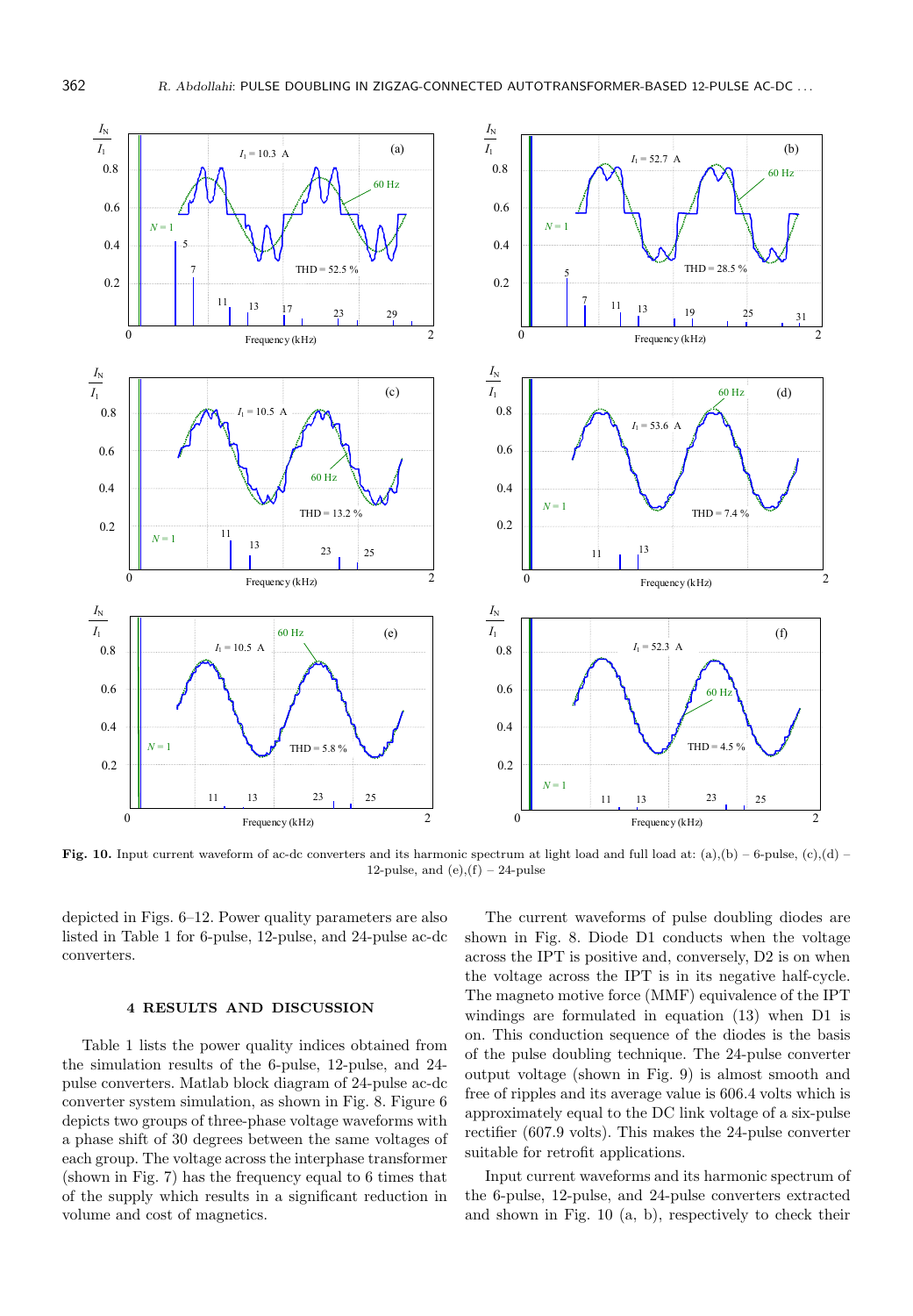

Fig. 11. Variation of THD with load on DTCIMD in 6-pulse, 12 pulse and 24-pulse ac-dc converter

Fig. 12. Variation of power factor with load on DTCIMD in 6 pulse, 12-pulse and 24-pulse ac-dc converter

Table 2. Comparison of power quality indices of proposed 24-pulse ac-dc converter

|      | Load THD $(\%)$ |           | CF       |        |        |            | $_{\rm RF}$ | $V_{dc}$ |
|------|-----------------|-----------|----------|--------|--------|------------|-------------|----------|
| $\%$ | $I_S$           | $V_{S}$   | of $I_S$ | DF     | DPF    | <b>TPF</b> | $\% )$      | (V)      |
| 20   |                 | 5.77 1.02 | 1.412    | 0.9982 | 0.9964 | 0.9946     | 0.007       | 611.2    |
| 40   |                 | 5.37 1.67 | 1.412    | 0.9984 | 0.9974 | 0.9959     | 0.006       | 610.1    |
| 60   |                 | 5.06 2.26 | 1.412    | 0.9985 | 0.9975 | 0.9960     | 0.001       | 608.9    |
| 80   |                 | 4.76 2.63 | 1.413    | 0.9985 | 0.9974 | 0.9959     | 0.004       | 607.6    |
| 100  | 4.51            | 3.12      | 1.413    | 0.9986 | 0.9972 | 0.9958     | 0.006       | 606.4    |

consistency with the limitations of the IEEE standard 519. These harmonic spectra are obtained when induction motor operates under light load (20% of full load) and full load conditions. Hence, input current THD of this converter will be relatively a large amount and is equal to 28.52% and 52.80% for full load and light load conditions that are not within the standard margins.

The THD of ac mains current of 12-pulse ac-dc converter at full load is 7.36%, which deteriorates to 13.19% at light load (shown in Fig. 10 (c, d)), which is also not within IEEE Standard 519 limits. On the other hand, as shown in Fig. 10 (e, f), 24-pulse converter has an acceptable current THD (5.77% for light load and 4.51% for full load conditions). In this configuration, low order harmonics up to 21st are eliminated in the supply current.

In general, the largely improved performance of the 24 pulse converter makes the power quality indices such as THD of supply current and voltage (THDi and THDv), displacement power factor (DPF), distortion factor (DF), and power factor (PF) satisfactory for different loading conditions. The aforementioned criteria are listed in Table 1 for the three types of converters.

Input current THD and power factor variations are also shown in Figs. 11 and 12 respectively, for 6-pulse and 24-pulse ac-dc converters. Results show that the input current corresponding to the proposed configuration has an almost unity power factor. Furthermore, in the worst

case (light loads) the current THD has reached below 5 % for the proposed topology.

Different power quality indices of the proposed topology under different loading conditions are shown in Table 2. Results show that even under load variations, the 24-pulse converter has an improved performance and the current THD is always less than  $5\%$  for all loading conditions.

#### 5 CONCLUSION

In this paper a zigzag-connected autotransformer was designed and modeled to make a 24-pulse ac-dc converter with DTCIMD load. Afterwards, the proposed design procedure was modified for retrofit applications. A zero-sequence-blocking transformer was added to ensure the independent operation of paralleled rectifiers and a tapped inter-phase reactor was used to double the number of pulses in the ac mains currents. The increased number of pulses results in the frequency increase of the supply voltages of ZSBT and IPR, thereby, decreasing the size and volume of the transformers. Simulation results prove that, for the proposed topology, input current distortion factor is in a good agreement with IEEE 519 requirements. Current THD is less than 5 % for varying loads. It was also observed that the input power factor is close